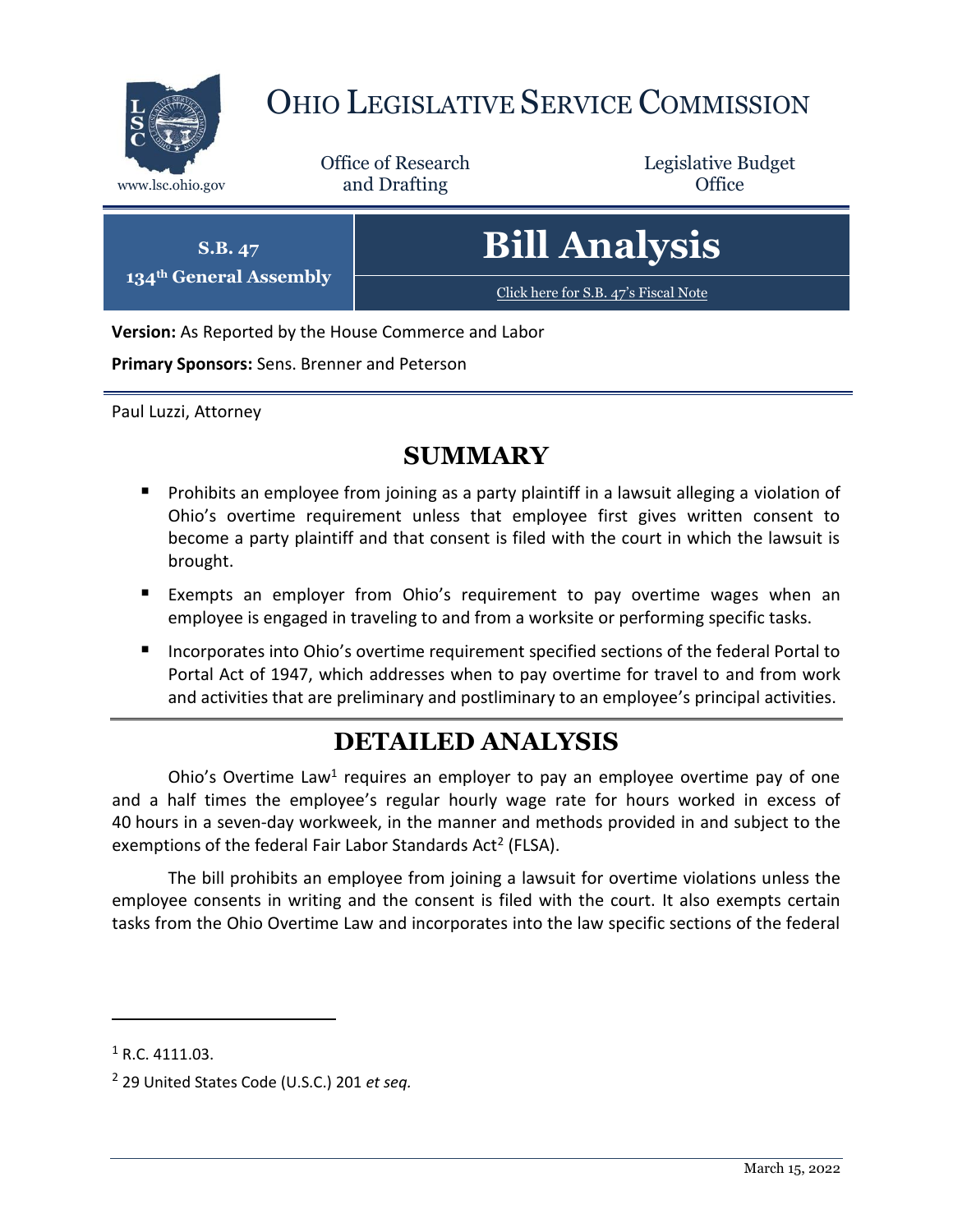Portal to Portal Act of 1947, $3$  which grant immunity from liability under the FLSA when an employer does not pay overtime under certain circumstances.

#### **Collective actions for state overtime violations**

Under the bill, an employee may not be joined as a party plaintiff in a lawsuit alleging a violation of Ohio's overtime requirement unless that employee first gives written consent to become a party plaintiff and the consent is filed with the court in which the lawsuit was filed. The requirement that an employee opt-in to a collective action for overtime violations is similar to provisions in both the FLSA and the law implementing the minimum wage amendment to the Ohio Constitution. 4

#### **Overtime compensation exemption**

The bill exempts, subject to the exceptions below, an employer from Ohio's requirement to pay overtime wages to an employee for any time the employee spends doing any of the following:

- Walking, riding, or traveling to and from the actual place of performance of the principal activity or activities that the employee is employed to perform;
- Activities that are preliminary or postliminary to the principal activity or activities;
- Activities requiring insubstantial or insignificant periods of time beyond the employee's scheduled working hours.

The bill's exemption applies to any activity described above that occurs before the time on any particular workday that the employee commences the principal activity, or after the time on any particular workday that employee stops performing the principal activity.<sup>5</sup>

#### **Exceptions to the exemption**

The bill's exemption from the overtime requirement for tasks that are preliminary or postliminary to an employee's principal work activities does not apply if the employee performs the task under either of the following circumstances:

- The employee performs the task during the regular work day or during prescribed hours;
- The employee performs the task at the employer's specific direction.

Additionally, the bill's exemptions from the overtime requirement do not apply to any of the activities listed above under either of the following circumstances:

 $\overline{a}$ 

<sup>3</sup> 29 U.S.C. 251 *et seq*.

<sup>4</sup> R.C. 4111.10; *see also* R.C. 4111.14 (implementing Ohio Constitution, Article II, Section 34a) and 29 U.S.C. 216(b).

 $5$  R.C. 4111.03 and 4111.031(A).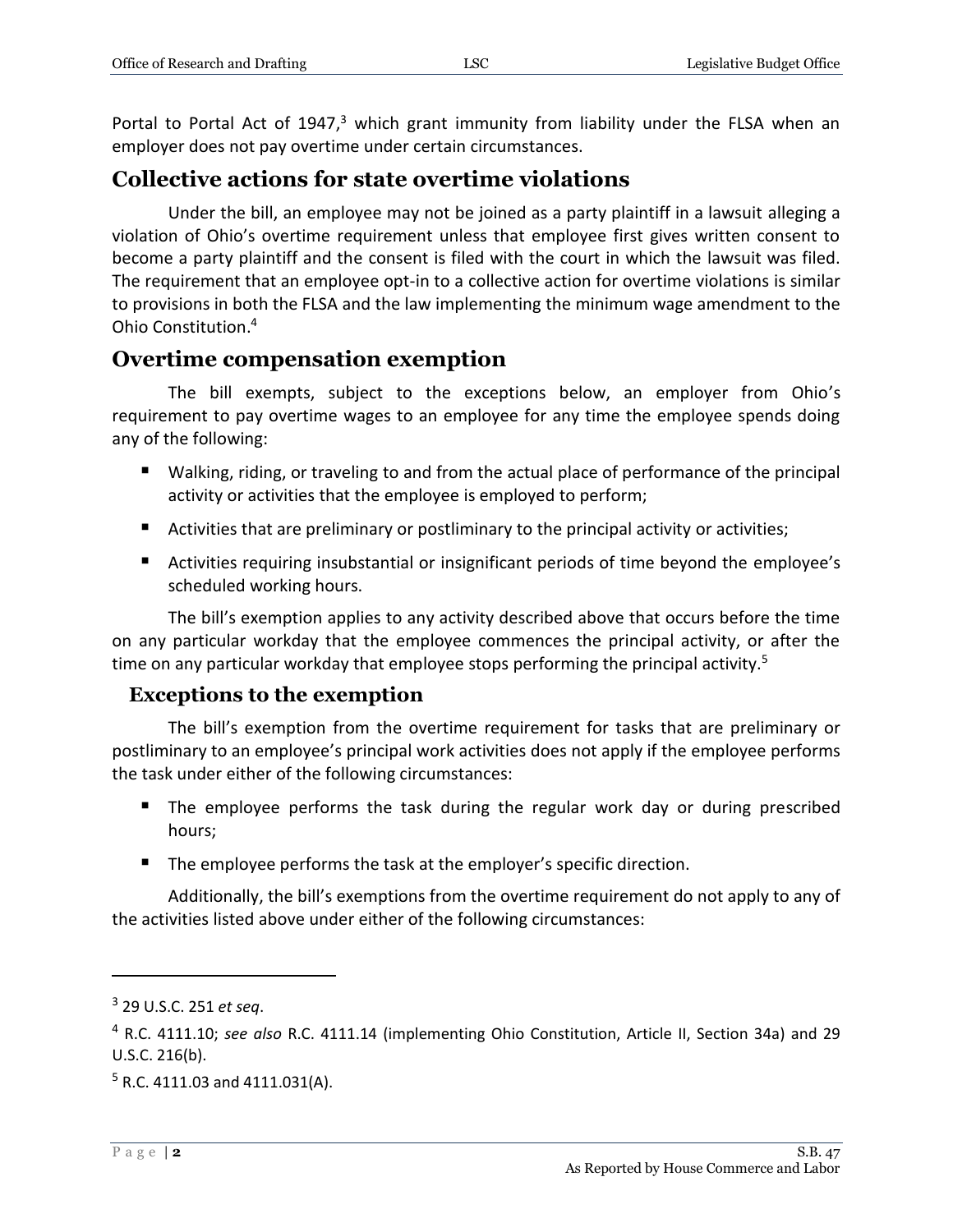- The employee performs the activity pursuant to a contract between the employee, or the employee's agent or collective bargaining representative, and the employee's employer.
- The employee performs the activity pursuant to a custom or practice at the employee's place of employment and the custom or practice is not inconsistent with a contract described above.<sup>6</sup>

#### **Incorporation of Portal to Portal Act**

The bill specifies that Ohio's overtime requirement is subject to the exemptions found in Sections 252 and 254 of the federal Portal to Portal Act of 1947.

#### **Section 252**

Section 252 of the Portal to Portal Act grants an employer immunity from liability or punishment for failing to pay an employee overtime compensation for any activity the employee engaged in before May 14, 1947 (the date the act was enacted), unless the activity was compensable under certain circumstances specified by the act.<sup>7</sup> Because Section 252 applies only to activities occurring before May 14, 1947, it is unclear how incorporating this immunity into Ohio's overtime requirement affects overtime liability.

#### **Section 254**

Section 254 of the Portal to Portal Act grants an employer immunity from liability or punishment for failing to pay an employee overtime compensation for any of the following activities whether an employee engaged in the activity on or after May 14, 1947:

- Walking, riding, or traveling to and from the actual place of performance of the principal activity or activities that the employee is employed to perform;
- **Performing activities that are preliminary or postliminary to the principal activity or** activities that the employee is employed to perform.

The immunity granted by Section 254 does not apply if either of the activities listed above are compensable under either of the following:

- An express provision of a contract in effect at the time the employee performed the activity, including a collective bargaining agreement;
- A custom or practice in effect at the time of the activity that is not inconsistent with a contract in effect at the time the employee engaged in the activity, including a collective bargaining agreement.<sup>8</sup>

 $\overline{a}$ 

 $6$  R.C. 4111.031(B) and (C).

 $<sup>7</sup>$  29 U.S.C. 252.</sup>

<sup>8</sup> 29 U.S.C. 254.